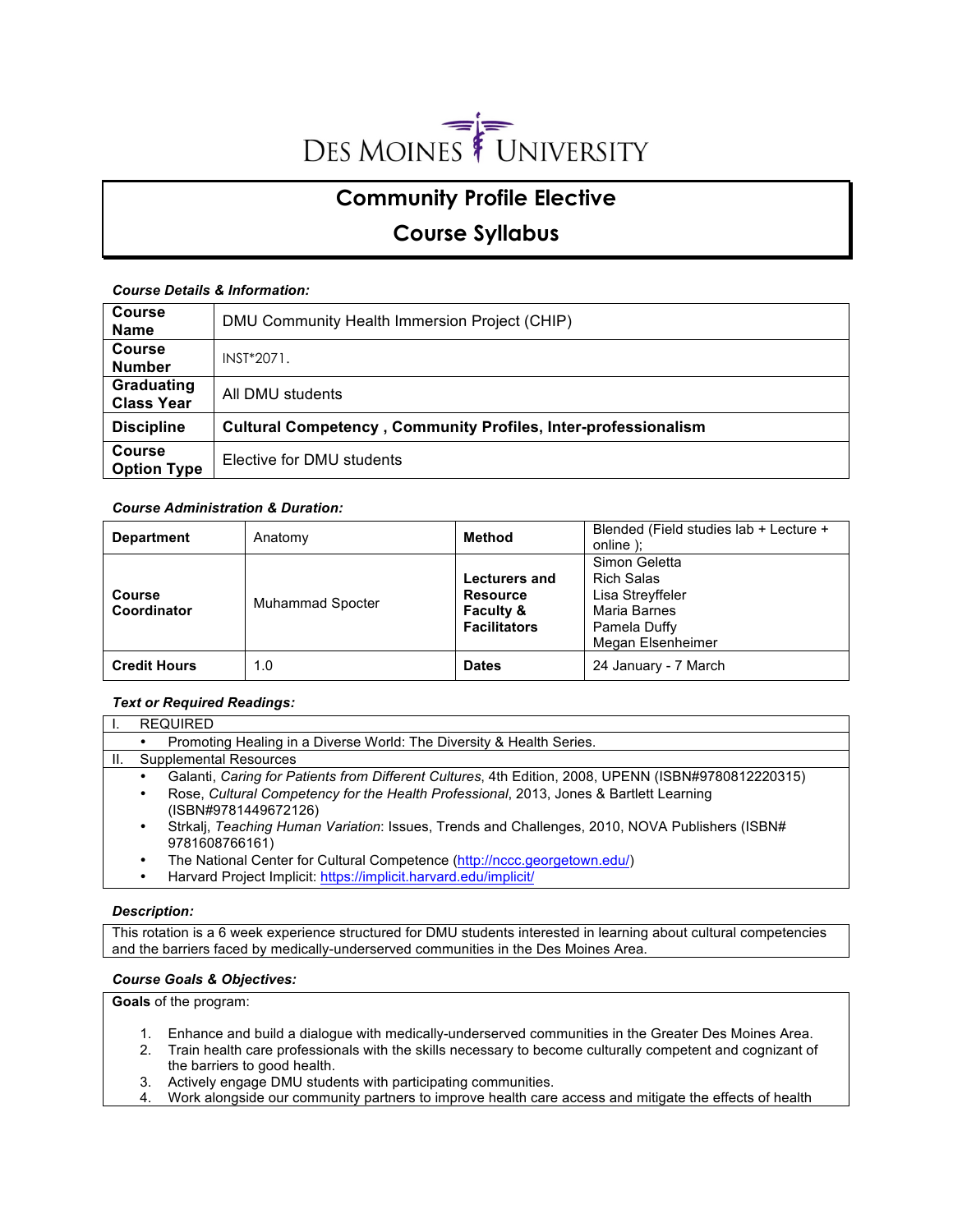disparities.

- 5. Provide opportunities for students to participate as part of an interprofessional team working to develop a community profile
- 6. Increase the number of graduates from Des Moines University who choose to enter practice in underserved rural/urban communities in Iowa.

#### **Rationale:**

There is increasing evidence that racial and ethnic minorities are the fastest growing demographic in the US , with projected totals for Iowa indicating a 7% and 3% increase in Latino and African American households by 2018, and national trends indicating that the non-white Hispanic population is likely to comprise 50% of the total US population by 2050. However, despite this recognition of a changing patient demographic, these communities remain chronically underserved by the health care system. Several factors are known to contribute to the growing list of health disparities but amongst these, the lack of culturally and linguistically competent health professionals has been identified as a key area of concern. In addition, community perceptions about the treatment facility also remain a major obstacle to health care interventions. In light of this, with Des Moines University centrally placed to help emerging racial/ethnic minorities, this project aims to get our students adequately trained for the health care challengers of tomorrow and help develop inroads into these communities. Through the use of a 6 week immersion program consisting of targeted ethnographic analysis and participant observation, we aim to get DMU students actively engaged in learning about the cultural milieu that defines our community and help them develop the tools necessary to transpose these skills of engagement and cultural cognizance to other communities of need.

#### **Design:**

The five program goals (listed above) will be implemented through multi-year 'site objectives' derived from community themes established at the start of this project. This targeted approach is aimed at focusing student-community interactions and allowing the necessary community profile to emerge during the course of study. Three Community Themes have been decided on for the duration of this project and are drawn from knowledge of human life history. These themes are A) *Cultural Diversity at the End of Life*; B) *Cultural Diversity, Maternity and the First Two Years ofLlife*; C) *Adolescence and cultural expectations upon the youth*. Students will be assigned to a team and each team assigned to a neighboring community where an existing community leader or graduate student (familiar with the site), will introduce community members and initiate an interaction to help students with the construction of the community profile.

## **Program Requirements of Students:**

Students will be required to spend a cumulative of 20 hours immersed with the community of interest and will be required to meet on a weekly basis in small group learning environments facilitated by DMU faculty to guide the construction of the Community Profile. Prior to interacting with the community of interest students will be required to complete at least 1 session of the Diversity and Health Series which will be coordinated by the DMU Multicultural Affairs Office.

In addition, a total of 7 classroom or online lectures with integrated cases where relevant content will be presented to the class. During the course faculty will cover topics such as:

- Methods in Ethnography/demography and Core communication skills
- Cultural Competency;
- Health Disparities
- Community profiling
- Human Biological Variation;

#### **Community Profile:**

In the construction of the community profile, students will use an ethnographic framework to triangulate community data and check the authentication and validity of the themes that emerge. The triangulation of data means using multiple sources of data to assure scientific rigor. Sources of data can vary but usually include field notes generated from 3 sources: participant observation, transcriptions of interviews from community members, and the examination and interpretation of artifacts and documents of interest. The profile will be expected to include a focused review of local, State and or National Health Data pertaining to the community. Students will be expected to present their community profile in the form of a poster or Powerpoint for archiving along with all other materials that could be utilized for future study. Students are encouraged to look beyond the often negative portrayal of certain communities and to also highlight the strengths and benefits of certain traditions and customs how this contributes to issues pertaining to health.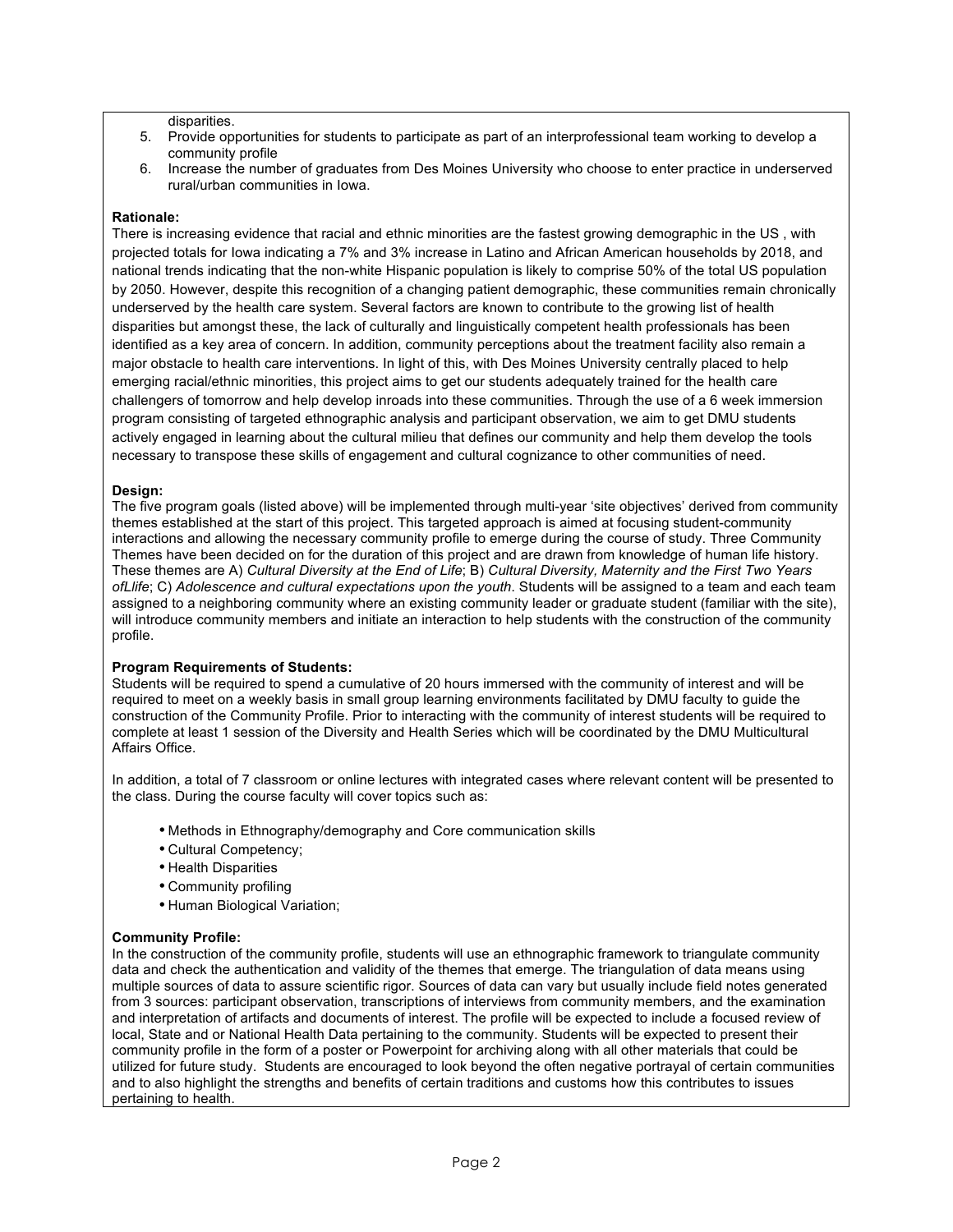#### *Attributes & Core Competencies:*

#### Cultural Competencies:

- Rationale, Context and Definition: Define cultural competence, definitions of race, ethnicity and culture, as well as develop the students' ability to self-assess and reflect upon patient-professional interactions.
- Key aspects of Cultural Competence: Epidemiology of population health, identify patients healing traditions, institutional cultural issues,
- Understanding the impact of Stereotyping on medical decision-making: History of stereotyping, bias, discrimination, racisms and the effects of stereotyping
- Cross- cultural Clinical and Practioner Skills: Eliciting social and medical history, communication skills, working with interpreters, differing values, cultures and beliefs

#### Community Profile

- Health disparities and Factors influencing Health: History of health care discrimination, factors underlying health care disparities, demographic patterns of disparities, building collaborations with communities. Inter-professionalism
	- Working in an Interprofessional Team: Collaborate, communicate and consult with individuals of other professions to build efficient, respectful and collaborative relationships to appropriately assess and address the healthcare needs of the community of interest.

## *Course Policies:*

**Attendance Policy**: Attendance at elected sessions is required and considered mandatory. Building an affective community profile cannot be achieved without participant observation and active engagement from students. Any absences must be discussed, in advance whenever possible with the course coordinators and off-site community facilitators. Makeup work may be assigned to compensate for any absences. The course faculty in accordance with the policies and statements in the student handbook must approve any exceptions to the policies stated in this syllabus.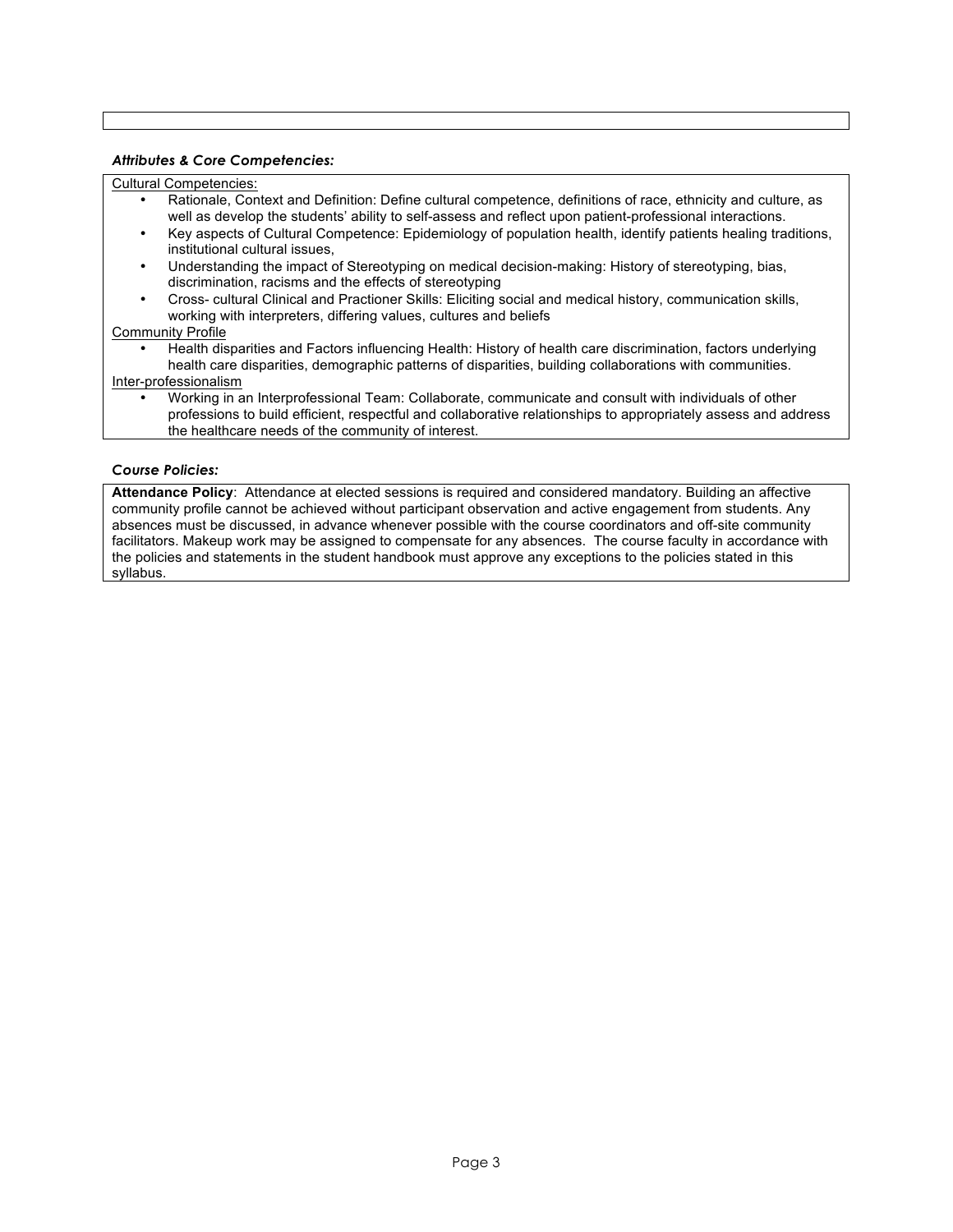## *Evaluation:*

There will be no formal written examinations. Students will be evaluated on the following criteria:

1) Lecture attendance (7 lectures  $@$  5 points a lecture) = 35 points

2) Site visits and attendance (7 site visits  $@$  5 points a visit) = 35 points 3)Community profile presentation (100 points) = 100 points

The total points for the class are 170 points.

The following rubric will be used to assess the Community profile presentation:

|                                   | 10 points           | 15 points          | 25 points                    |
|-----------------------------------|---------------------|--------------------|------------------------------|
|                                   | <b>Needs</b>        | <b>Meets</b>       |                              |
| <b>Presentation criteria</b>      | improvement         | expectations       | <b>Exceeds expectations</b>  |
|                                   | lacking significant | Include some of    |                              |
| Articulate the relevance of the   | information of the  | the major          |                              |
| barber shop in providing          | requirements of     | requirements of    | Includes the major           |
| education and preventative        | this section, very  | this section.      | requirements and very good   |
| services to their patrons         | little detail       | Good detail        | detail                       |
| Articulate the health disparities |                     |                    |                              |
| facing African American           | Less than 5 health  | 5 health           |                              |
| communities and current           | disparities listed  | disparities listed | More than 5 examples of      |
| theories concerning the etiology  | and very little     | but no detail on   | health disparities and good  |
| of disparities                    | details             | the etiology       | detail on the etiology       |
|                                   |                     | An example, with   |                              |
|                                   |                     | needs statement    | A good example with an       |
| Other preventative                |                     | but lacking        | outline of how this would be |
| interventions that could fit into | An example with a   | discussion of      | implemented and the need for |
| a barber shop                     | needs statement     | implementation     | such a program               |

|                           | <b>15 Points</b><br><b>Needs</b><br>improvement                    | 25 points<br><b>Meets expectations</b>                                                                                                     |
|---------------------------|--------------------------------------------------------------------|--------------------------------------------------------------------------------------------------------------------------------------------|
| <b>Presentation Style</b> | Powerpoint,<br>lacking structure<br>and overview of<br>the process | Powerpoint, with clear<br>sections and well constructed<br>outline and conclusion<br>including a brief summary of<br>the interview process |

**Total points 100**

This is a credit no credit course and to pass students will be required to obtain 70% of the total points (119/170).

#### **Remediation policy:**

A student not passing the course will meet with the course coordinator shortly after the conclusion of the term to develop a remediation plan. Students will receive an incomplete, and complete an "incomplete contract".

#### **Course impact and evaluation**

We will also use the assessment tools provided by the Harvard Project Implicit Project: https://implicit.harvard.edu/implicit/ to assess the impact of this immersion experience on student social attitudes